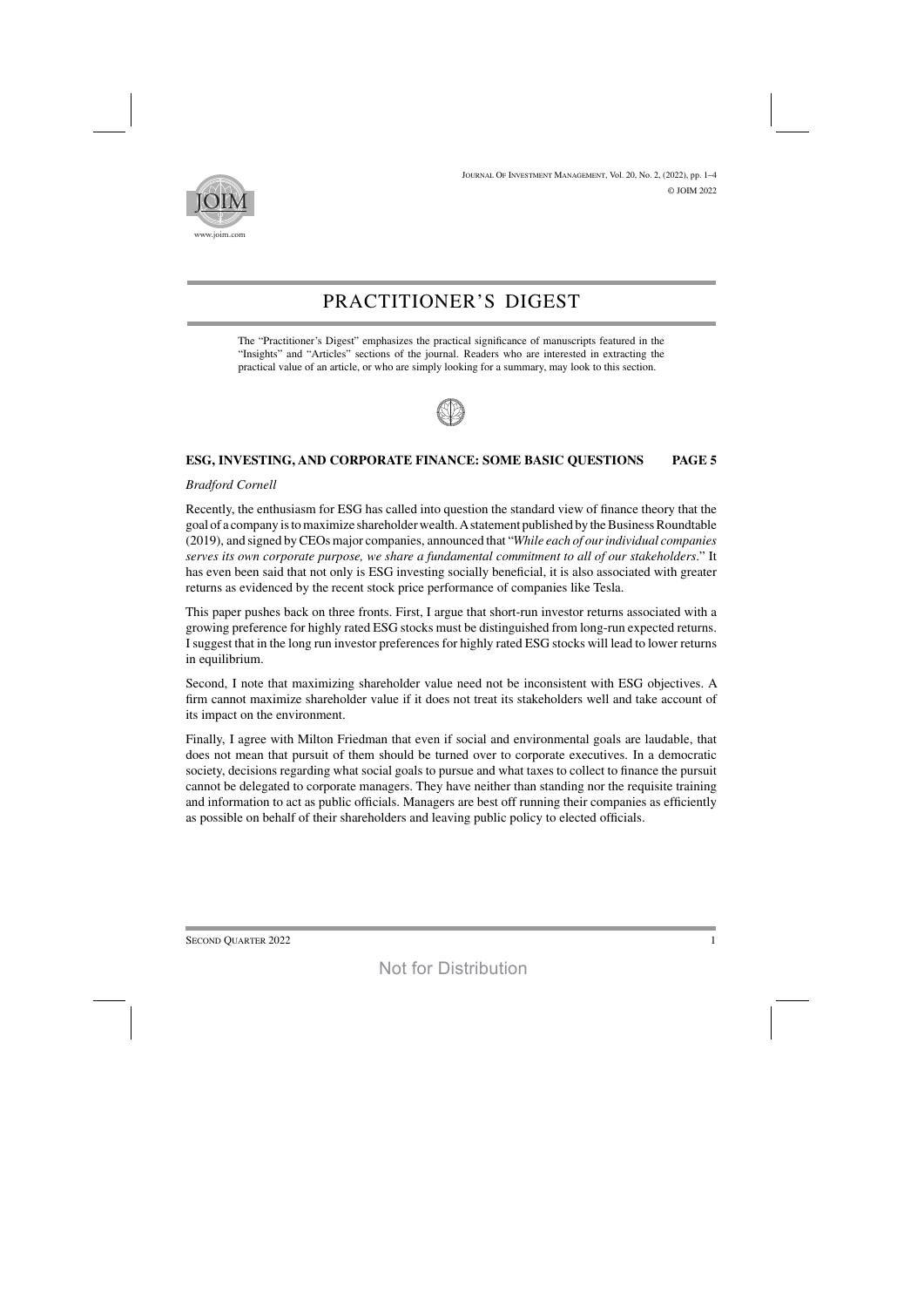# **SUSTAINABLE INVESTING FROM A PRACTITIONER'S VIEWPOINT: WHAT'S IN YOUR ESG PORTFOLIO? PAGE 14**

## *Jeffrey R. Bohn, Lisa R. Goldberg and Simge Ulucam*

Many popular ESG indices and ESG strategies pursued by large institutional investors use—often complicated—divestment strategies. Divestment is a common pressure tactic to achieve social goals; however, it comes at a cost. Investors might miss out on returns of potentially profitable companies. Absent optimization, divestment introduces a large-cap bias from cap-weighting the remaining securities. Several optimization techniques attempt to hedge the risks associated with divestments. But these may come with the caveat of a substantial correlation bias resulting in unintended factor risk exposures. Moreover, existing ESG metrics continue to be inconsistent and do not always measure what they purport to measure. Thus, a simple application of ESG ratings to build ESG portfolios is more complicated than it appears.

Divestment and itsimplications have not been extensively analyzed in the literature fromthe perspective of a transparent assessment of the consequences of ESG-focused portfolio construction. One of these consequences is the regular misalignment of ESG objectives and actual risk exposure. That is, a particular ESG portfolio often takes unintended risks and may not even align with the original ESG objective. Disentangling the risk exposures and understanding the underlying drivers of ESG portfolio outcomes contribute to more effective approaches to addressing ESG portfolio construction complexity.

### **SUSTAINABLE ALPHA IN SOVEREIGN AND CORPORATE BONDS PAGE 30**

#### *Karishma Kaul, Katharina Schwaiger, Muling Si and Andrew Ang*

The authors construct fixed income portfolios for sovereign bonds and corporate bonds with sustainable insights. The first section shows how to account for environmental considerations in sovereign allocations to be a Paris Aligned Benchmark (PAB), in line with the recommendations set by the European Union Technical Expert Group (EU TEG). The sovereign climate tilts can be dialed up or down according to investors' risk preferences and overlaid on any benchmark, tilting towards sovereigns more prepared with the climate transition and away from those which are less prepared. The tilts also reduce sovereign carbon emissions in line with the Paris Agreement.

In the second section, the authors investigate three sustainable signals that predict excess returns for corporate bonds. The first signal is based on maximizing exposures to ESG scores of corporations scored across various rating and sector buckets. The second accounts for the impact of carbon intensity on credit spreads and the third examines forward-looking climate transition metrics. For the last, we identify firms that are pro-actively reducing carbon emissions through the issuance of green bonds or that have made Science Based Targets initiative (SBTi) commitments. These signals show how Environmental, Social, and Governance (ESG) insights can be used to predict returns based on the sensibility of ESG flows, carbon emissions, and forward-looking transition readiness. The corporate signals can be combined to create a standalone ESG strategy, which can benefit bond portfolios focused on ESG and climate change. Alternatively, these signals can be incorporated into existing strategies based on traditional credit analysis.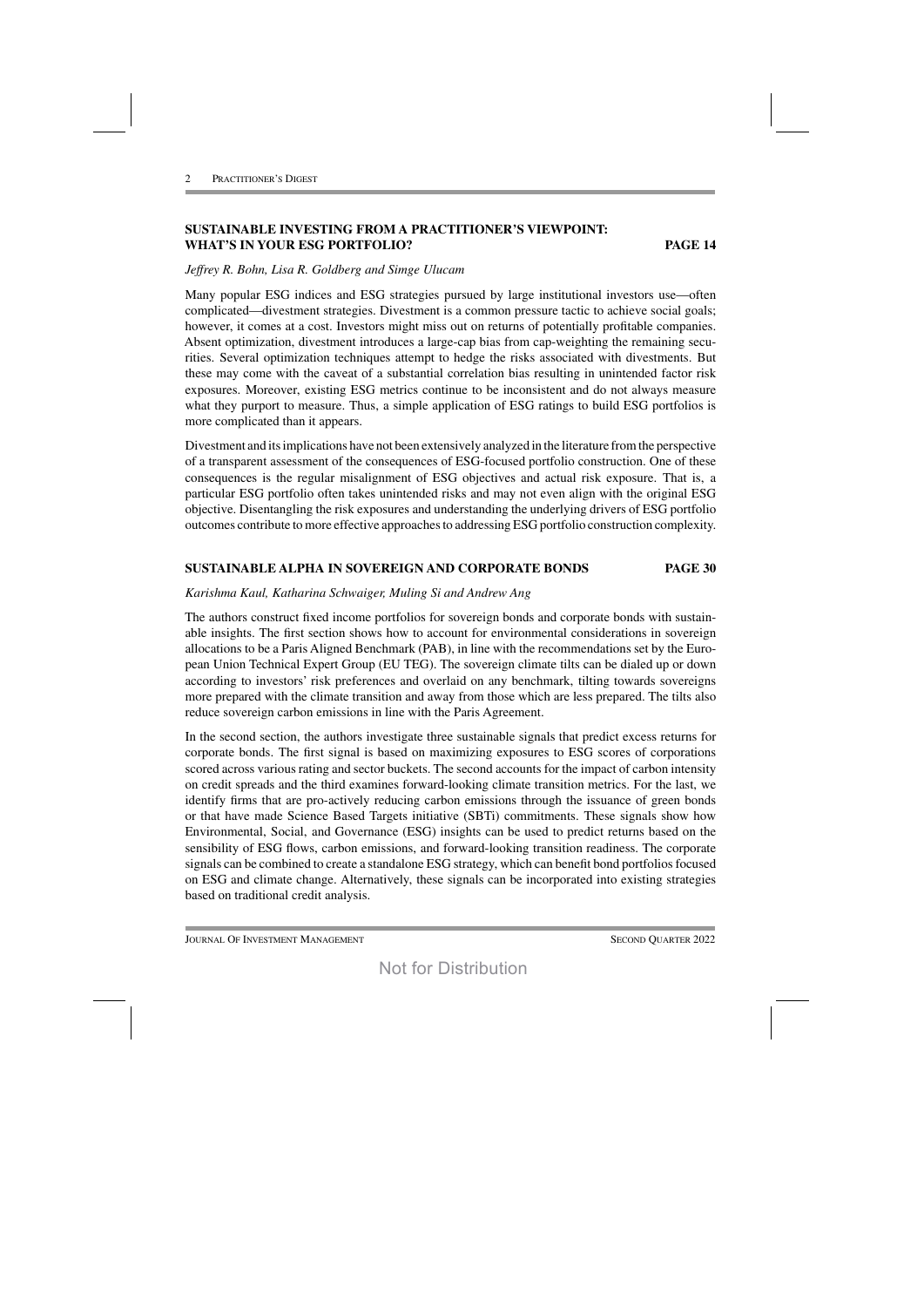### **FINANCING VACCINES FOR GLOBAL HEALTH SECURITY PAGE 51**

*Jonathan T. Vu, Benjamin K. Kaplan, Shomesh Chaudhuri, Monique K. Mansoura and Andrew W. Lo*

The risks of emerging infectious diseases (EIDs) are inherently dynamic and largely unpredictable, as the COVID-19 pandemic has amply illustrated, and government leaders face formidable decisions about the provision of health security measures against these threats. Policymakers must necessarily prioritize their readiness efforts based on limited knowledge. However, all too often they are forced to choose between priorities, and construct so-called limited lists of treatments, using testimony from teams of experts to inform these decisions. As recent history has shown, this approach leaves society vulnerable to unforeseen outbreaks. Therefore, a more rational approach is to develop a broad portfolio of vaccines in a coordinated manner and stockpile them *before* they are needed, mitigating the future risk posed by unpredictable outbreaks of these diseases.

However, prior to the COVID-19 pandemic, an increasing number of biotech and pharmaceutical companies had abandoned the vaccines business, citing declining and uncertain revenues due to the unwillingness of governments and investors to fund vaccine development in the absence of a clear and present need. Although seasonal flu vaccines are quite profitable because there is fairly steady demand from year to year, vaccines for less common but more deadly diseases such as Chikungunya, Ebola, SARS, and Zika are not nearly as financially rewarding.

But the economics of the vaccines industry has changed completely since the COVID-19 pandemic and the successful development of vaccines by Moderna, Pfizer/BioNTech, Johnson & Johnson, and others. These changes include both scientific/medical innovations (e.g., mRNA vaccine technology), unprecedented coordination and collaboration among multiple stakeholder communities, and greater willingness of governments and investors to address the threat of EIDs in the wake of COVID-19's enormous toll on lives and livelihoods. To understand the full extent of this seismic shift in the vaccine business, and to develop the most effective policies to respond to this shift, it is necessary to explore the financial incentives involved in vaccine development prior to the pandemic. This is the goal of our article.

In this study, we examine the pre-pandemic economic feasibility of developing and supporting a portfolio of vaccines for the world's most threatening EIDs as determined by scientific experts, drawing from the list of targets made by the recently launched global initiative, the Coalition for Epidemic Preparedness Innovations (CEPI). Previous research has demonstrated that a novel 'megafund' financing strategy is capable of generating returns that could attract untapped financial resources to fund the development of a portfolio of drug development programs. We address this possibility by simulating the financial performance of a hypothetical megafund portfolio of 141 preclinical EID vaccine development programs across 9 different EIDs for which there is currently no approved prophylactic vaccine.

Under pre-pandemic business conditions and pricing structures, we conclude that a private sector solution for the comprehensive development of EID vaccines is not yet feasible. We quantify the gap so as to inform current policy discussions regarding the need for public-sector intervention. Specifically,